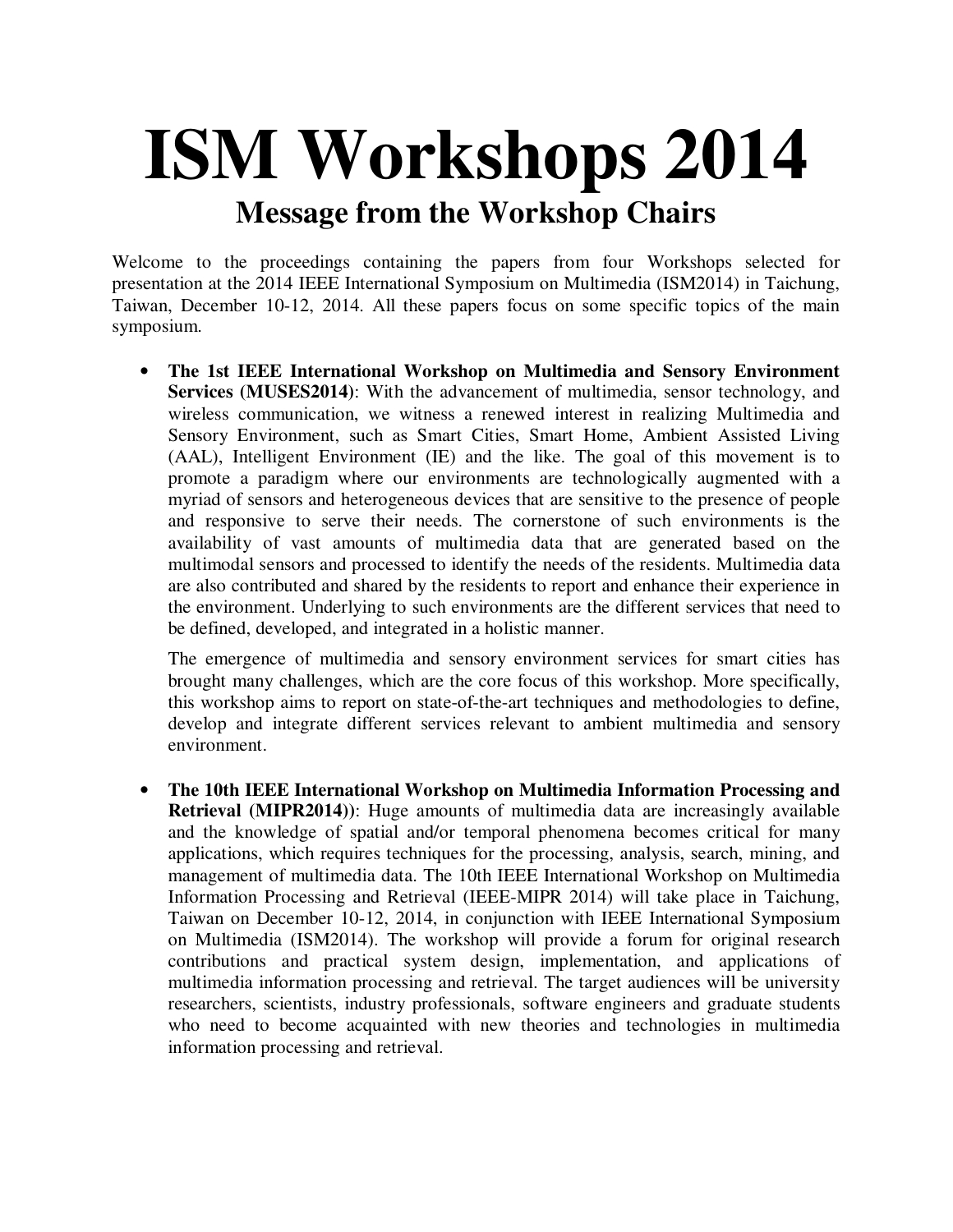• **The 9th IEEE Multimedia Technologies in E-Learning (MTEL2014)**: Due to its potential to make learning easier, more convenient, and more effective, education is one of the preeminent areas of applications for multimedia. Video capturing of lectures has become common practice to produce e-learning content. Simulations allow to explore experiments which would be too expensive or too dangerous to be conducted physically by students. Multimedia-powered demonstrations are freed from many physical restrictions such as the availability of an object to study or the timescale of an effect to observe. Teaching enriched by vivid presentations and possibility for interaction for students can also gain from improved learner's motivation. Concepts may be given perceivable existence in a demonstration and the observability of important details can be augmented. With the present amounts of educational data produced, there is a high demand in techniques and methods capable of handling multimedia contents adequately. Educational content has to be presented, deployed, stored, navigated, searched, retrieved, edited, combined, and reused in a proper way. Furthermore, quality control and learning processes with feedback loops are considered to be important concepts for more effective and sustainable e-learning solutions. Multimedia technologies facilitate the evaluation, improvement, and assurance of quality in loopback controlled e-learning processes.

Most of these topics involve techniques from artificial intelligence, computer vision, multimedia, but also human computer interaction, and psychology. This workshop aims at bringing together researchers who are interested in this intersection area between the technological point of view and the human-centered view.

• **The 3rd IEEE International Ph.D. Workshop on Multimedia Computing Research (MCR2014)**: The 2014 IEEE Ph.D. Workshop is an international forum for doctoral students in the field of Multimedia Computing. The workshop provides Ph.D. students with the opportunity to present, discuss, and receive feedback on their research in a constructive atmosphere. The workshop will include prominent researchers from the industry and academia, who will participate actively in the discussions. This is the third installment of the workshop, which was previously held in Irvine, California, USA (2012) and Anaheim, California, USA (2013).

We particularly encourage submissions from students who are in the final stages of their doctoral work, and who can therefore present a relatively complete picture of their dissertations, as well as students who are in the early stages of their work and thus have a significant future work component. The former group will have the opportunity to showcase their doctoral work to a wider audience in preparation for job search, whereas the latter can obtain valuable feedback about their research plans.

We hope these proceedings will serve as a valuable reference for the multimedia research community. We wish to thank all the organizers of these workshops and their program committee members and external reviewers for their great work. Finally, we would like to express our gratitude towards the ISM2014 organizers.